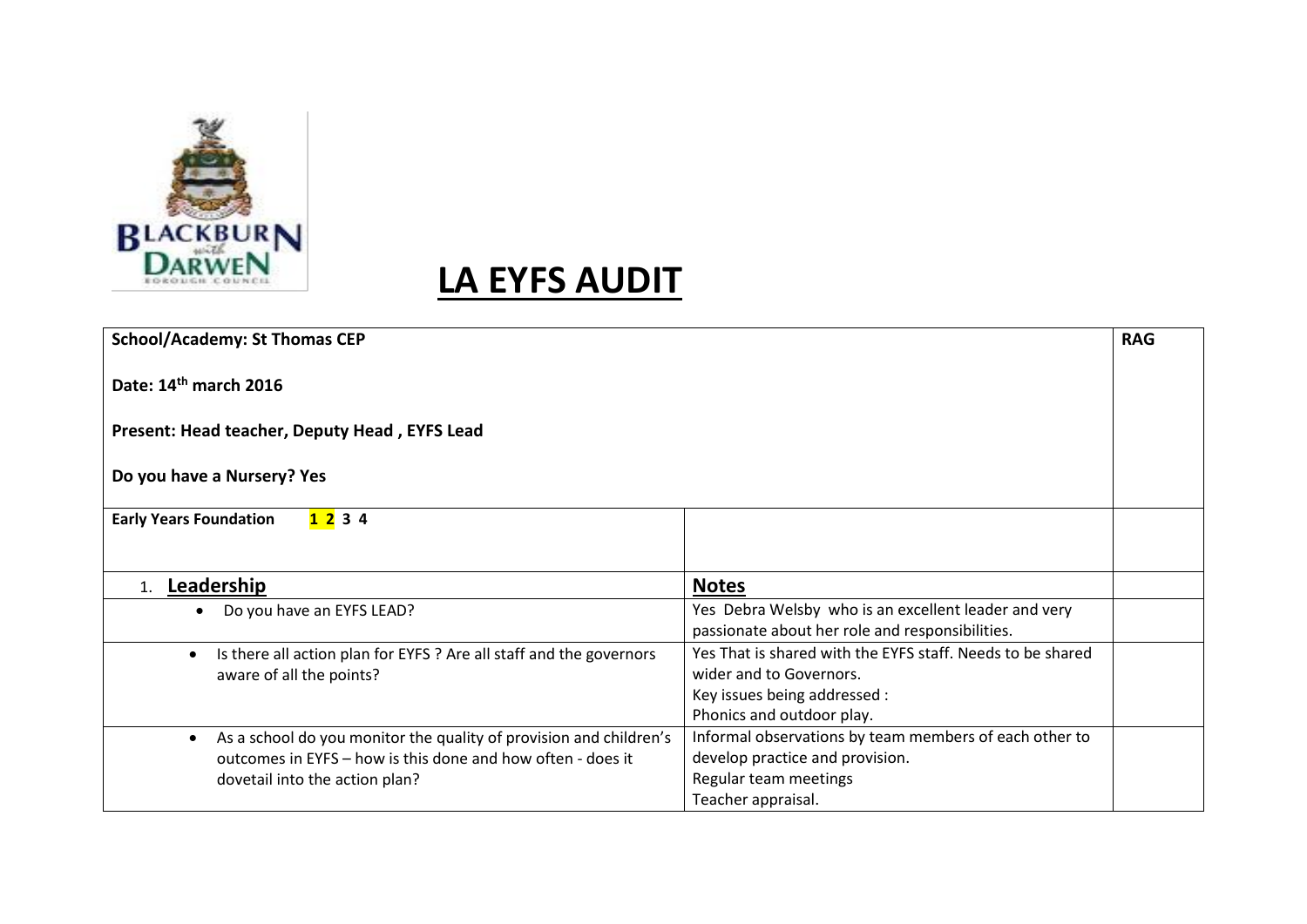|                                                                                                                                | Data analysis done termly and fed back to staff and shared<br>with SLT.<br>In house moderation is done very regularly to validate<br>judgements.                                                                   |
|--------------------------------------------------------------------------------------------------------------------------------|--------------------------------------------------------------------------------------------------------------------------------------------------------------------------------------------------------------------|
| Are ambitious targets set for end of year outcomes?<br>$\bullet$                                                               | Yes .2015 GLD was 59% the target for this year is 66% to<br>ensure the school is closing the gap on National outcomes.                                                                                             |
| How is the impact of actions taken such as monitoring the quality<br>$\bullet$<br>of T &L. cascaded to staff and governors?    | The action Plan is regularly reviewed and saved on staff<br>shared EYFS.                                                                                                                                           |
| How are external funds used eg. Pupil premium - is it used<br>$\bullet$<br>appropriately to close gaps in children's outcomes? | This is an area for the school to look at as they need to<br>identify pupil premium children and then track their<br>progress as a discrete group along with other vulnerable<br>groups                            |
| Is appraisal used to effectively drive improvements and ensure<br>$\bullet$<br>staff are accountable within the EYFS?          | Yes a robust system is in place.                                                                                                                                                                                   |
| Is professional development tailored to the needs of the staff and<br>$\bullet$<br>the key points of the action plan?          | This is identified through the action plan and appraisal and<br>organised by the EYFS lead to meet all needs.                                                                                                      |
| 2. Outcomes for children                                                                                                       |                                                                                                                                                                                                                    |
| Which baseline assessment are you using?<br>What does this tell you?                                                           | <b>NFER</b><br>The majority of children scored below 100 (Age<br>appropriate score) across all areas and some children well<br>below.                                                                              |
| What are the children's starting points regarding deprivation, numbers<br>$\bullet$<br>of Non English speakers SEND etc?       | Well known by all of the EYFS staff and accommodated as<br>appropriate.                                                                                                                                            |
| What are your last 3 year end outcomes in GLD ? Is there an upward<br>trend?                                                   | There is an upward trend driven by strong leadership and a<br>strong team that meet regularly. They have a very focused<br>Thursday meeting to look at next steps in learning<br>regarding planning and provision. |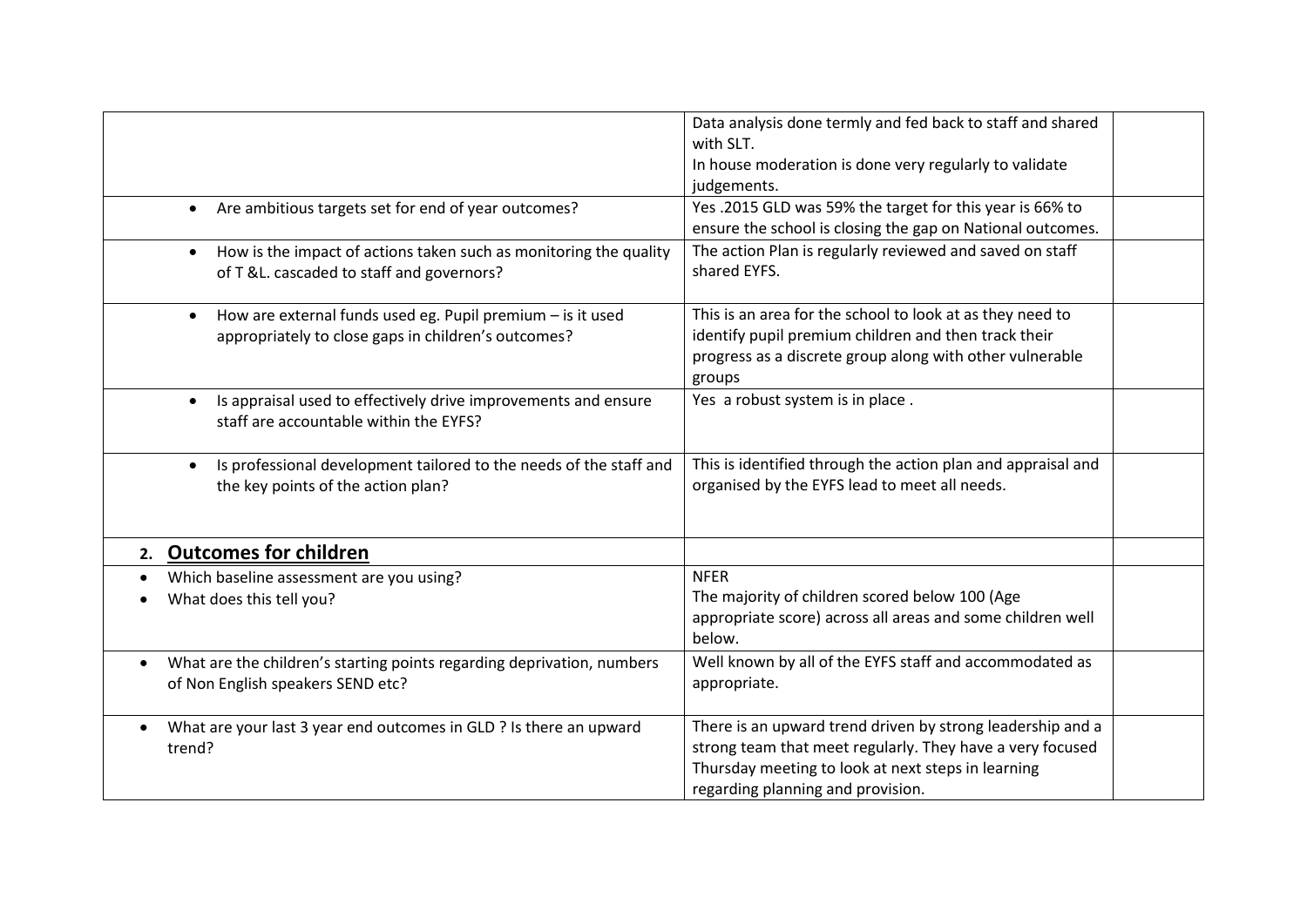| How are assessments done and recorded?                                                                                                                                                                                                                                        | Assessments are done daily as appropriate. Orbit is used to<br>record observations, next steps and photographs of key<br>learning goals. BWD EYFS booklet is used to record each<br>child's progress towards the early learning goals and 4<br>children are targeted each week to drill down into their<br>assessments and look at any gaps etc. that are then<br>planned for and addressed. |  |
|-------------------------------------------------------------------------------------------------------------------------------------------------------------------------------------------------------------------------------------------------------------------------------|----------------------------------------------------------------------------------------------------------------------------------------------------------------------------------------------------------------------------------------------------------------------------------------------------------------------------------------------------------------------------------------------|--|
| How are next steps in learning planned?                                                                                                                                                                                                                                       | Assessments and observations are used daily to address<br>learning needs and adjusted as needed.                                                                                                                                                                                                                                                                                             |  |
| What do you use to track attainment and progress and when is this done<br>across the year?<br>- Are progress meetings held?<br>-Do you set challenging targets for vulnerable groups?<br>-Do you have evidence to show impact of intervention and that the gap<br>is closing? | Pupil progress meetings are held 3 times per year.<br>The school is moving onto Pupil Tracker as their<br>assessment and tracking tool and it is hoped to include<br>parents once it is to set up to engage in their own child's<br>learning journey.                                                                                                                                        |  |
| Do whole school staff and governors know and understand the EYFS data<br>and do they get regular updates?                                                                                                                                                                     | EYFS staff do but it is intended to ensure this happens<br>regularly art Governors meetings and also to whole staff<br>through occasional staff meetings when data is the focus.                                                                                                                                                                                                             |  |
| <b>3. Teaching and Learning</b>                                                                                                                                                                                                                                               |                                                                                                                                                                                                                                                                                                                                                                                              |  |
| Do you have a 'key worker' system in place?<br>$\bullet$                                                                                                                                                                                                                      | Yes and this works really well in Nursery as we saw during<br>snack time when key worker groups are together socially.                                                                                                                                                                                                                                                                       |  |
| How well does teaching nurture, engage and motivate children in their<br>$\bullet$<br>learning?                                                                                                                                                                               | From Nursery through to Reception classes we saw lots of<br>evidence of this.<br>The learning environments are set out to cover all areas<br>and to motivate and engage children in their learning.                                                                                                                                                                                          |  |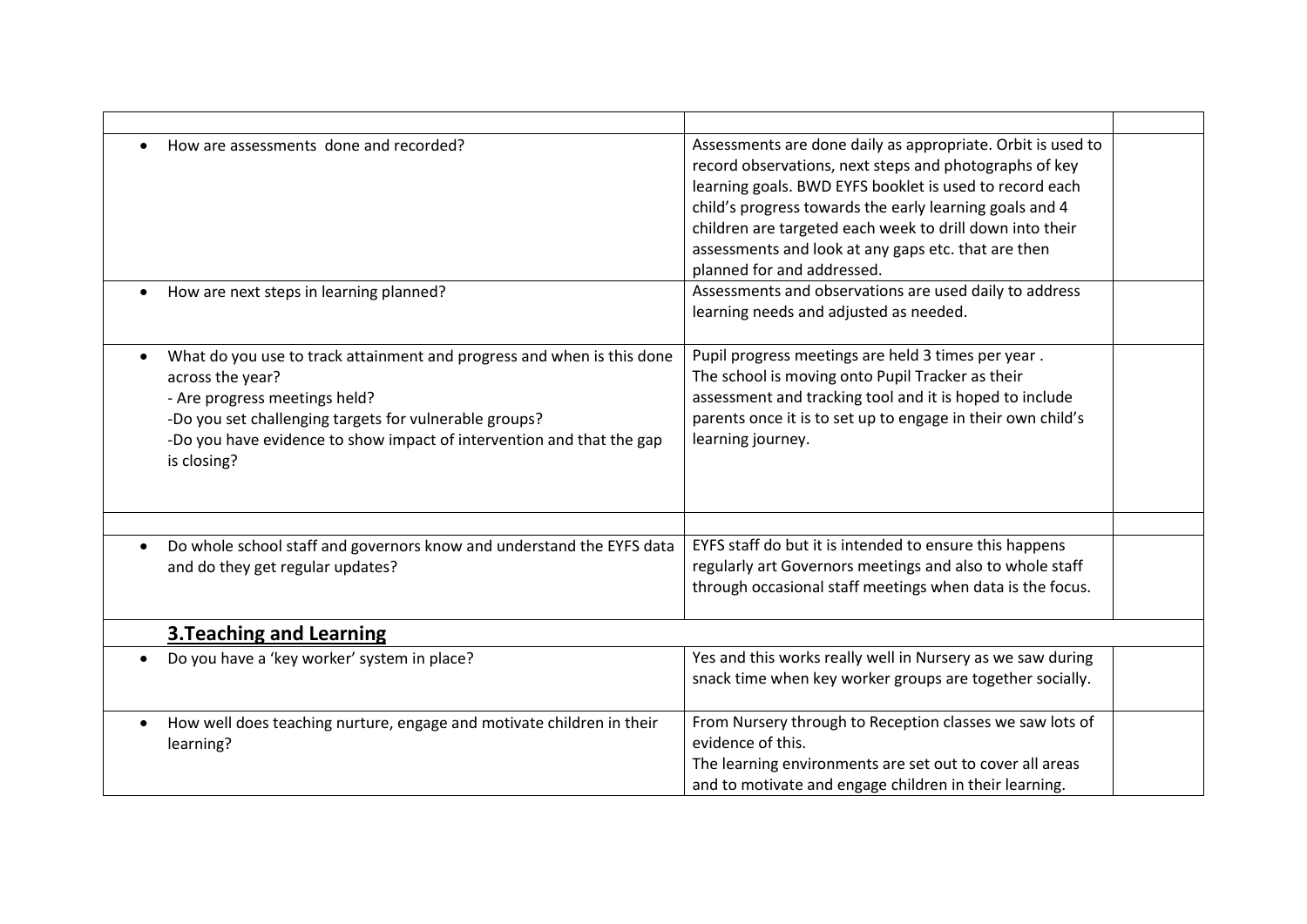|                                                                          | The gives lots of opportunities for children to practice and   |  |
|--------------------------------------------------------------------------|----------------------------------------------------------------|--|
|                                                                          | develop their skills and to self- select their own materials.  |  |
|                                                                          | We would suggest a refresh in the reception classrooms to      |  |
|                                                                          | de-clutter a little so that there is space for the children to |  |
|                                                                          | engage more fully with the interactive displays .eg. the       |  |
|                                                                          | healthy lunch box area which was an excellent activity but     |  |
|                                                                          | didn't have enough space for the children to engage            |  |
|                                                                          | properly with it.                                              |  |
|                                                                          | Outside is developing well and is an area on the action        |  |
|                                                                          | plan.                                                          |  |
|                                                                          | We saw really good learning being supported by very able       |  |
|                                                                          | TA's .The children showed their ability to use their critical  |  |
|                                                                          |                                                                |  |
|                                                                          | thing skills to develop their own games. We saw good           |  |
|                                                                          | examples of high level engagement and resourcefulness, as      |  |
|                                                                          | well as sharing and group participation of the highest         |  |
|                                                                          | level.eg a group of boys were playing a throwing and           |  |
|                                                                          | catching game by themselves and developing the game            |  |
|                                                                          | together as they went along. Another group of children         |  |
|                                                                          | worked together to change the balancing apparatus to           |  |
|                                                                          | make the game more difficult.                                  |  |
|                                                                          | The team work well together in developing children's           |  |
|                                                                          | language and communication skills and it was evident that      |  |
|                                                                          | this is giving second language learners the confidence to      |  |
|                                                                          | speak with adults and peers.                                   |  |
|                                                                          | Children's ideas are taken on board when staff are             |  |
|                                                                          | planning to ensure they engage with the learning               |  |
|                                                                          | opportunities.                                                 |  |
| How do you promote a sense of achievement and commitment to<br>$\bullet$ | Through discussion with the whole team involved with           |  |
| learning for each child?                                                 | each child . The EYFS team have high expectations for each     |  |
|                                                                          | child eg. In Nursery each child is expected to write their     |  |
|                                                                          | own name and this is done daily during snack time. There       |  |
|                                                                          | is involvement from parents which they would like to           |  |
|                                                                          | capitalise on through their new tracker.                       |  |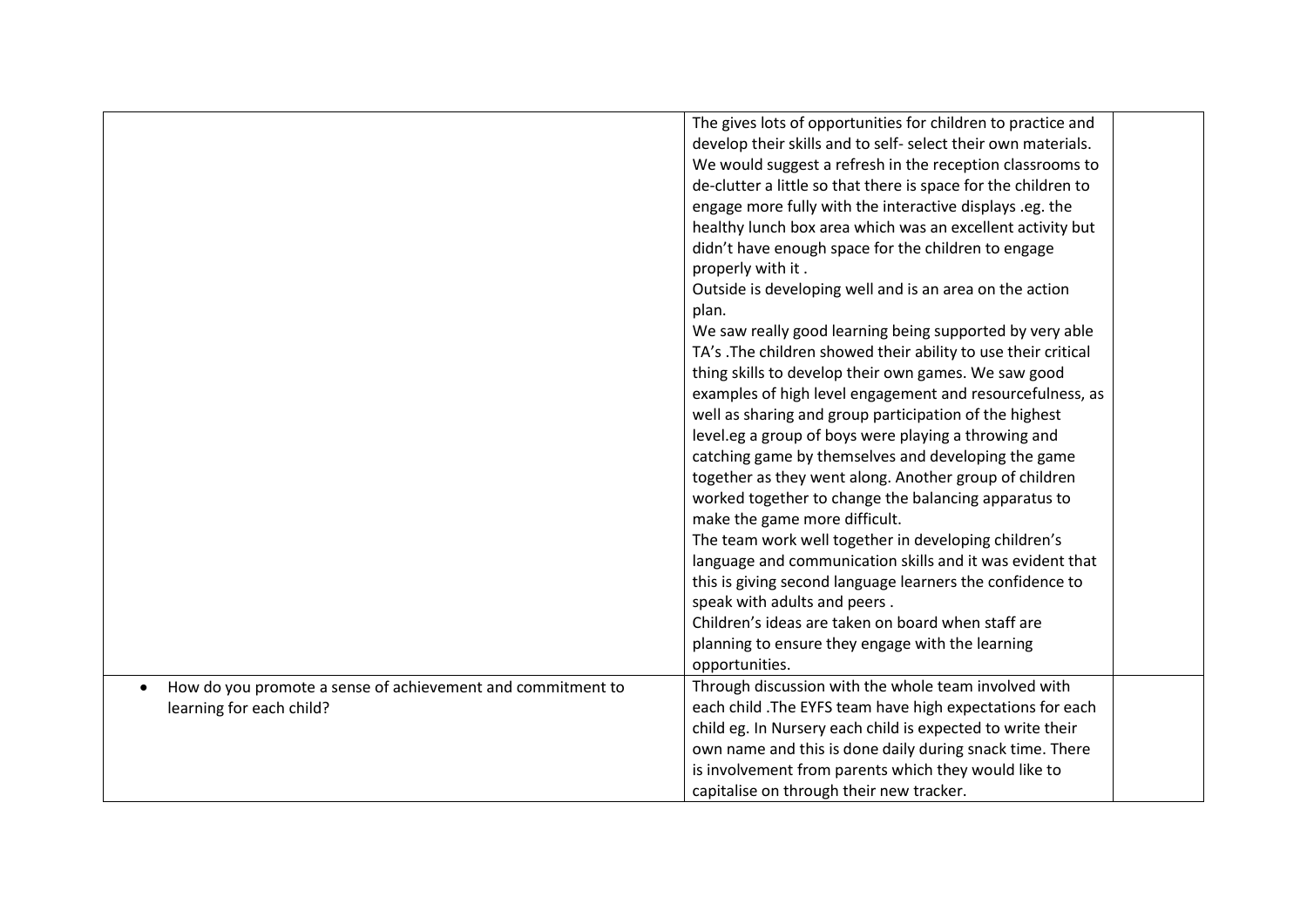|                                                                                                                                                                                                                                                                                                                                                                                                                                                                                                                                                                                                       | Involvement with the SENCO happens early so the work<br>can be pitched right and intervention programmes can be<br>put into place to accelerate progress.<br>We saw some lovely example of celebration of children's<br>work.                                                                                                                                                                                                                                                                                                                                                                                                                                                                |
|-------------------------------------------------------------------------------------------------------------------------------------------------------------------------------------------------------------------------------------------------------------------------------------------------------------------------------------------------------------------------------------------------------------------------------------------------------------------------------------------------------------------------------------------------------------------------------------------------------|----------------------------------------------------------------------------------------------------------------------------------------------------------------------------------------------------------------------------------------------------------------------------------------------------------------------------------------------------------------------------------------------------------------------------------------------------------------------------------------------------------------------------------------------------------------------------------------------------------------------------------------------------------------------------------------------|
| Is the learning environment well organised and stimulating, providing<br>opportunities for children to self-select learning in order to develop<br>inquisitive learners who are creative and think critically?                                                                                                                                                                                                                                                                                                                                                                                        | Yes as described above .Debra was also able to show us a<br>wide range of photographic evidence to support this and I<br>suggested that they showcased this in a variety of ways<br>from slide shows on the white board to making topic or<br>specific subject books that the children could look at and<br>also using them generally in display to give children that<br>recognition and celebration, for the children, parents and<br>wider community to enjoy.                                                                                                                                                                                                                            |
| Are the challenges within the continuous provision to aid this?<br>Are these differentiated to challenge all learners?                                                                                                                                                                                                                                                                                                                                                                                                                                                                                | Challenges are given to the children but mostly through<br>interaction with the staff moving the learning on which<br>they do well.<br>Work and resources are differentiated as appropriate                                                                                                                                                                                                                                                                                                                                                                                                                                                                                                  |
| Is there a good balance between planned focus teaching and child self-<br>initiated learning?<br>- Does the learning environment reflect this, inside and out?<br>-Are there good prompts for learning for children to access easily? EG:<br>tricky words, alphabets, number lines, word and name cards, etc.<br>Do the children have opportunities to develop their mathematical and<br>language skills through their self-selected activities, such as<br>opportunities to mark make in a wide range of ways, use money,<br>weighing, measuring etc through their enhanced provision opportunities. | Yes and there are good prompt s for learning though I felt<br>that maybe more could be displayed for mathematics and<br>Debra said she would look at that.<br>We felt that it just needed a fresh eye to make sure that<br>areas are sufficiently resourced to meet all needs and<br>learning prompts were easily accessible.<br>There were lots of opportunities to mark make throughout<br>all of the areas in all classrooms and this is a strong<br>feature.<br>Perhaps mathematics opportunities are not as frequent<br>although Debra showed me lots of photographs to show<br>evidence of this happening.<br>Outside continues to be developed in all areas as on the<br>action plan. |
| Is phonics taught well? How? When?<br>How 8is this monitored?                                                                                                                                                                                                                                                                                                                                                                                                                                                                                                                                         | The phonics test done in Year 1 last year had poor<br>outcomes. The school has put a robust programme in place                                                                                                                                                                                                                                                                                                                                                                                                                                                                                                                                                                               |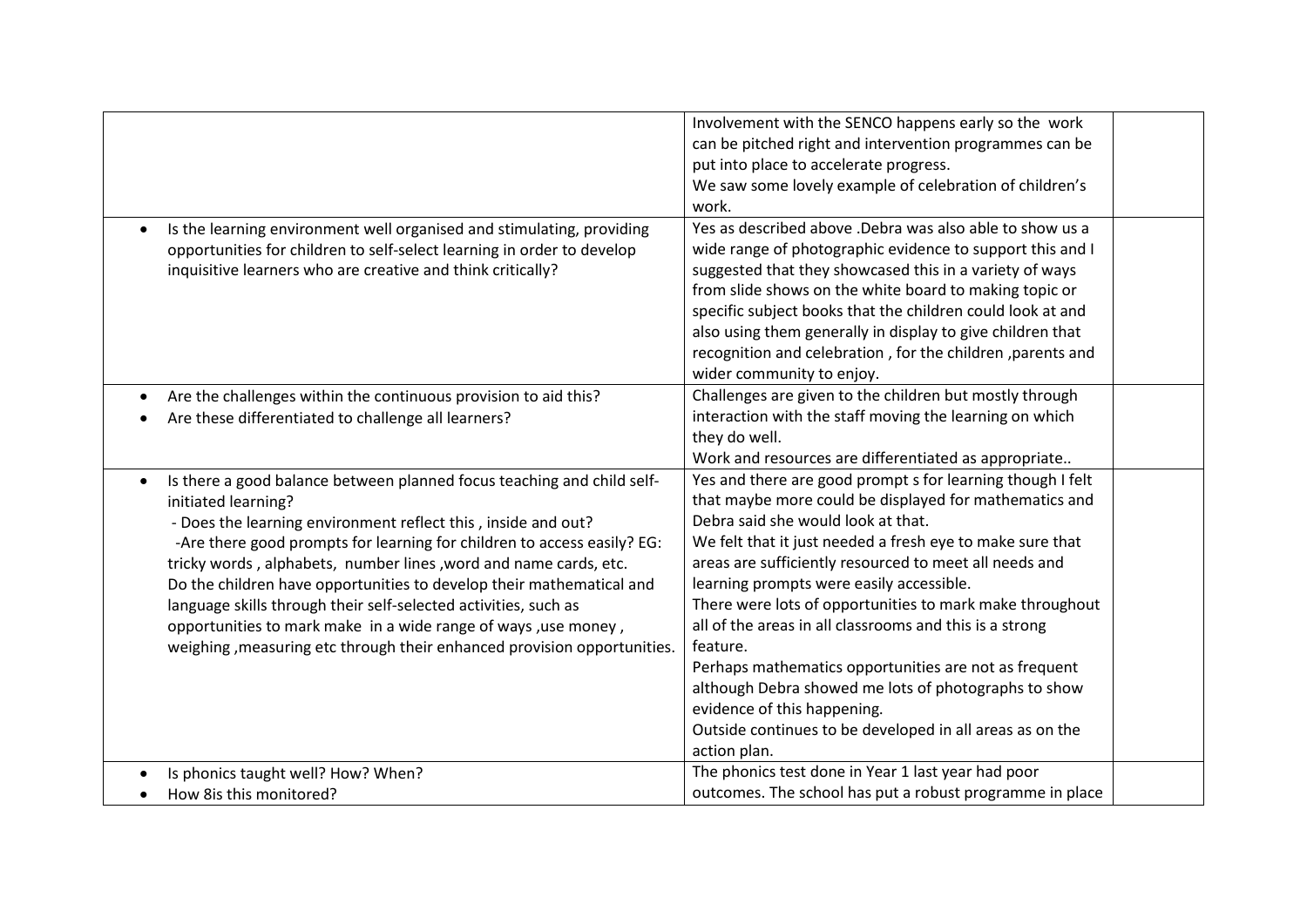|                                                                                                                                                                                                                                                                                                         | to address this starting in Nursery.<br>We observed a phonics session which is done as a carousel<br>after the whole class input.<br>It certainly has addressed the progress as reading and<br>phonic levels in Foundation stage are developing well.<br>However after discussion we wondered whether now it<br>was time to be less formal for that length of time<br>(approximately 1 hour, 4 times per week) and concentrate<br>now on applying the knowledge and skills through a more<br>general approach through the day after perhaps a 20<br>minute 4 part group approach that is differentiated. The<br>school will discuss this with the phonics lead teacher.                                                            |  |
|---------------------------------------------------------------------------------------------------------------------------------------------------------------------------------------------------------------------------------------------------------------------------------------------------------|------------------------------------------------------------------------------------------------------------------------------------------------------------------------------------------------------------------------------------------------------------------------------------------------------------------------------------------------------------------------------------------------------------------------------------------------------------------------------------------------------------------------------------------------------------------------------------------------------------------------------------------------------------------------------------------------------------------------------------|--|
| Are good models of language used by all staff in order to aid children's<br>$\bullet$<br>acquisition of language skills, both spoken and written<br>Are any language assessments and programmes used such as Derbyshire<br>$\bullet$<br>language screening, ELIP etc.<br>How do you monitor the impact? | Yes, which is crucial in the school, which has a high % of<br>EAL children.<br>Specific screening and interventions are used and delivered<br>by a fully trained TA<br>An Early Years language consultant works regularly with<br>the school and holds regular assessment sessions and<br>update training.<br>The Narrative programme is working well as is talk for<br>writing which we were able to see in operation.<br>The quality of the children's writing is developing well and<br>progress can be clearly seen. We now recommended a<br>literacy book that is used regularly each week as a<br>preparation into year 1 but also to develop good<br>handwriting and stamina of writing in readiness for KS1<br>curriculum. |  |
| Is there a good breadth of curriculum that is used to base accurate<br>$\bullet$<br>assessment of children's learning and development?                                                                                                                                                                  | Yes, which is clearly visible in the classrooms.                                                                                                                                                                                                                                                                                                                                                                                                                                                                                                                                                                                                                                                                                   |  |
| Are parents encouraged to be involved in the child's learning?<br>$\bullet$<br>Give some examples and any impact you have seen as a result.                                                                                                                                                             | Yes but this is an area that we all agreed needs more<br>development and as mentioned above the new tracker will<br>support this going forward.                                                                                                                                                                                                                                                                                                                                                                                                                                                                                                                                                                                    |  |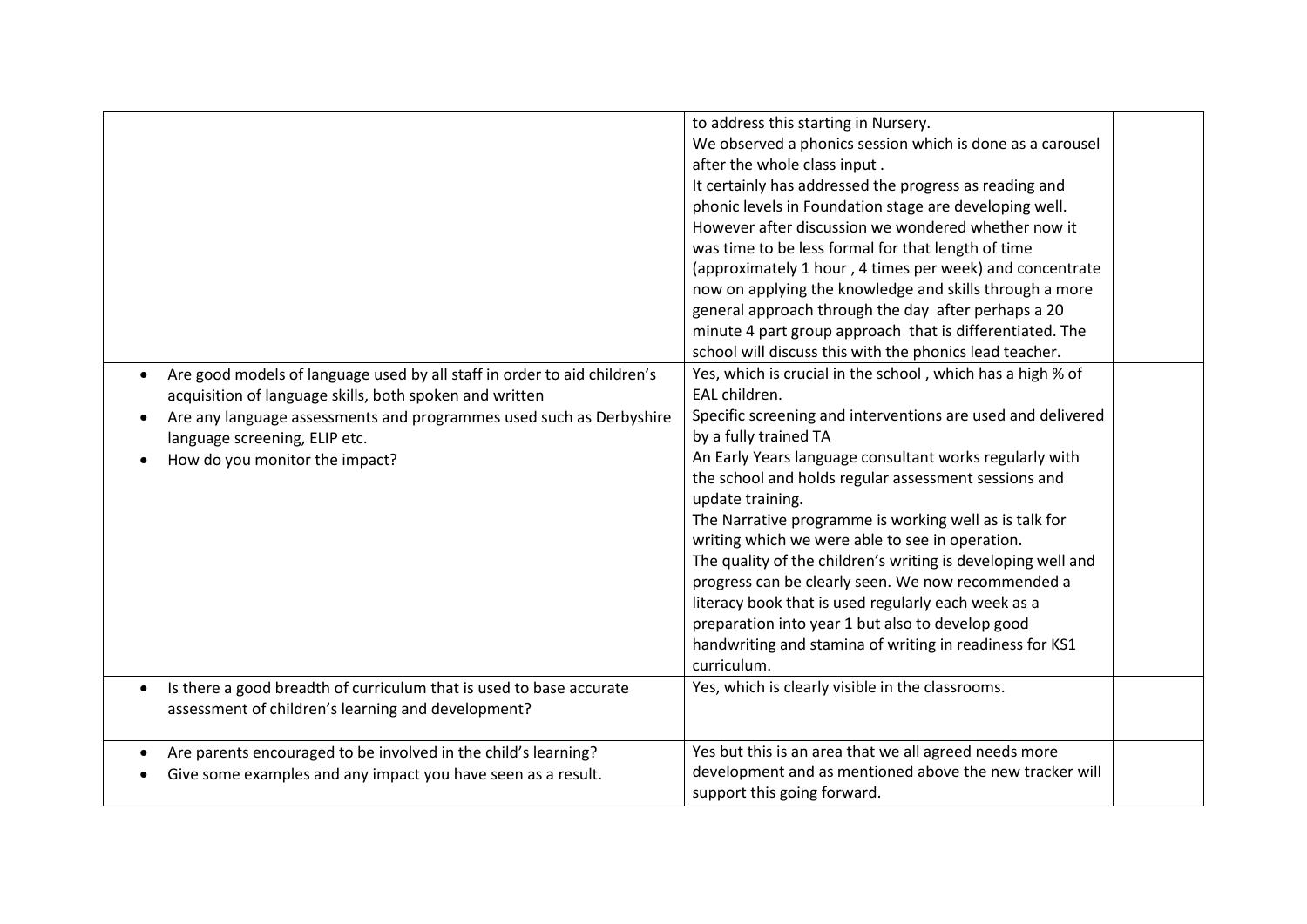|                                                                                                                                                                                                                                                                                                                                                                    | I also mentioned Tapestry as an assessment tool similar to<br>Orbit but having the added facility of parent access.                                                                                                                                                                                                                                                                                                                    |  |
|--------------------------------------------------------------------------------------------------------------------------------------------------------------------------------------------------------------------------------------------------------------------------------------------------------------------------------------------------------------------|----------------------------------------------------------------------------------------------------------------------------------------------------------------------------------------------------------------------------------------------------------------------------------------------------------------------------------------------------------------------------------------------------------------------------------------|--|
| 4. Personal Development Behaviour and Welfare                                                                                                                                                                                                                                                                                                                      |                                                                                                                                                                                                                                                                                                                                                                                                                                        |  |
| Is a robust safeguarding policy in place that is up to date and relevant?<br>$\bullet$<br>Is all relevant training up to date and logged?<br>Are Risk assessments up to date ?<br>Are the statutory welfare requirements fully in place?                                                                                                                           | Yes, all compliant.<br>Risk assessments in place                                                                                                                                                                                                                                                                                                                                                                                       |  |
| Children's health, safety and well-being are high as priorities.<br>$\bullet$                                                                                                                                                                                                                                                                                      | Yes this could be seen through snack selection and<br>healthy activities encouraging health and well- being.                                                                                                                                                                                                                                                                                                                           |  |
| Children are supported in order to develop a good understanding of how<br>to keep themselves safe and manage risks.                                                                                                                                                                                                                                                | This was very clear outside where children were handling<br>tools and equipment correctly. Apparatus that is new is<br>always demonstrated and children are given daily<br>reminders.                                                                                                                                                                                                                                                  |  |
| Children demonstrate positive behaviour and high levels of self-control<br>co-operate and respect for others - systems, signals and positive<br>reinforcements by staff encourage this area of development and this is<br>consistent across the EYFS.<br>Self-help skills are systematically developed and parents are encouraged<br>to engage fully in this area. | Signals and routines were in place for tidying away and<br>transition from whole class activity to group and self -<br>selection work.<br>The children clearly understood what was expected of<br>them and behaviour was excellent throughout the EYFS<br>during the observed period<br>Relationships are very strong throughout the EYFS.                                                                                             |  |
| The curriculum enhances the development of PSED and SMSC and is<br>$\bullet$<br>planned throughout, so that they are able to respect each other's<br>differences and build on the understanding and respect for others.<br>Healthy eating is promoted strongly through the curriculum and<br>$\bullet$<br>opportunities presented through snack time.              | The school uses Jigsaw as a tool for learning in this area<br>which was very evident in all classes.<br>The school serves a rich and varied community that is<br>used to promote empathy and respect for others as well<br>as promoting British values.<br>Collective worship is an important part of the day and<br>gives the children the whole school experience and a<br>sense of belonging.<br>Healthy eating is mentioned above. |  |